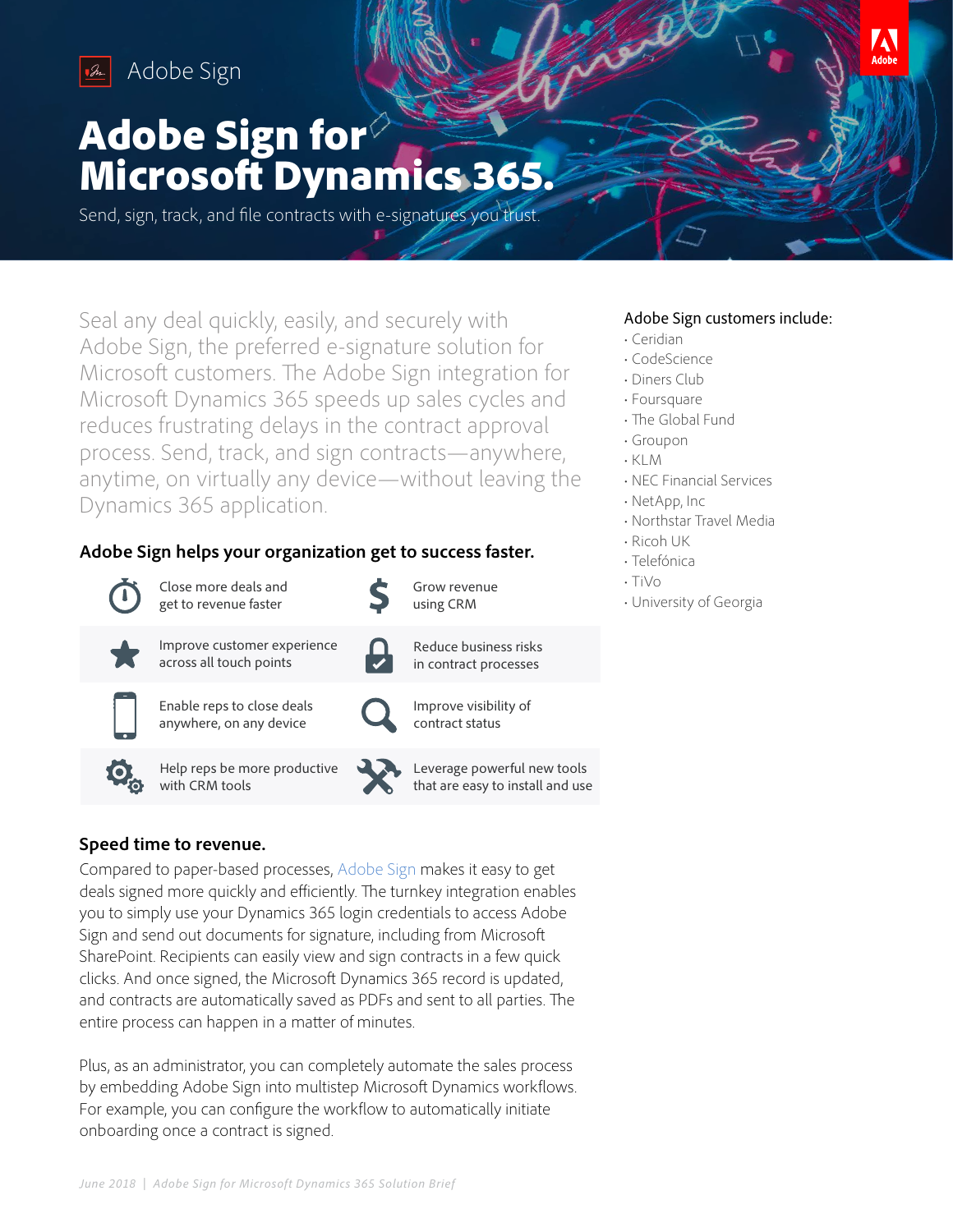

## **Simplify approvals.**

Nothing slows down a deal more than an inefficient approval process. Collecting signatures, logging change requests, and processing renewals can often be tedious for both you and your customers. But they don't have to be.

With Adobe Sign, you can enable anyone in your organization to quickly send documents for signature right from within Dynamics 365, whether they are on desktop or mobile. Contracts can be sent to multiple recipients in any order required—including sequentially, in parallel, or in a hybrid order that enables two or more recipients to receive the contract simultaneously within a defined approval sequence. Your customers can easily sign documents from any device, no matter where they are. When you're out of the office, you can keep contracts moving by using Adobe Sign in the Dynamics 365 mobile app. And you can even use Adobe Sign with international customers thanks to global support for signing in all Dynamics 365 languages.

### **Increase visibility.**

Adobe Sign for Microsoft Dynamics 365 makes it easy to set up and track the signature process, so you don't have to chase down paper or email to find out the status of your agreements:

- Monitor the progress of all Adobe Sign documents directly within Dynamics 365, so you always know what proposals, quotes, and contracts are out for signature and where they are in the approval cycle.
- Empower reps to know exactly when their documents have been opened, viewed, or signed.
- Gain real-time visibility into the contract cycle across your organization for better forecasting and more productive planning.

#### **Mitigate risk.**

Human error is a risk in any organization. It can be too easy to accidentally send an outdated version of a contract or mistype pricing on a quote. But by replacing manual processes with a 100% digital solution, you can minimize costly legal and business risks:

• Validate the recipient's name, company name, and job profile using LinkedIn Sales Navigator integration before sending the contract for e-signature.

#### Trusted and secure.

Adobe Sign supports [digital](https://acrobat.adobe.com/us/en/sign/capabilities/digital-signatures-faq.html)  [signatures](https://acrobat.adobe.com/us/en/sign/capabilities/digital-signatures-faq.html) and [e-signatures](https://acrobat.adobe.com/us/en/sign/capabilities/electronic-signatures.html). And both types are [legally valid](https://acrobat.adobe.com/us/en/sign/capabilities/electronic-signature-legality.html) and enforceable in nearly every industrialized country around the world. Adobe Sign is fully compliant with all major international laws, as well as PCI DSS 3.0, HIPAA, SOC2 Type 2, and ISO 27001. And all Adobe Sign data and documents are encrypted both in motion and at rest.